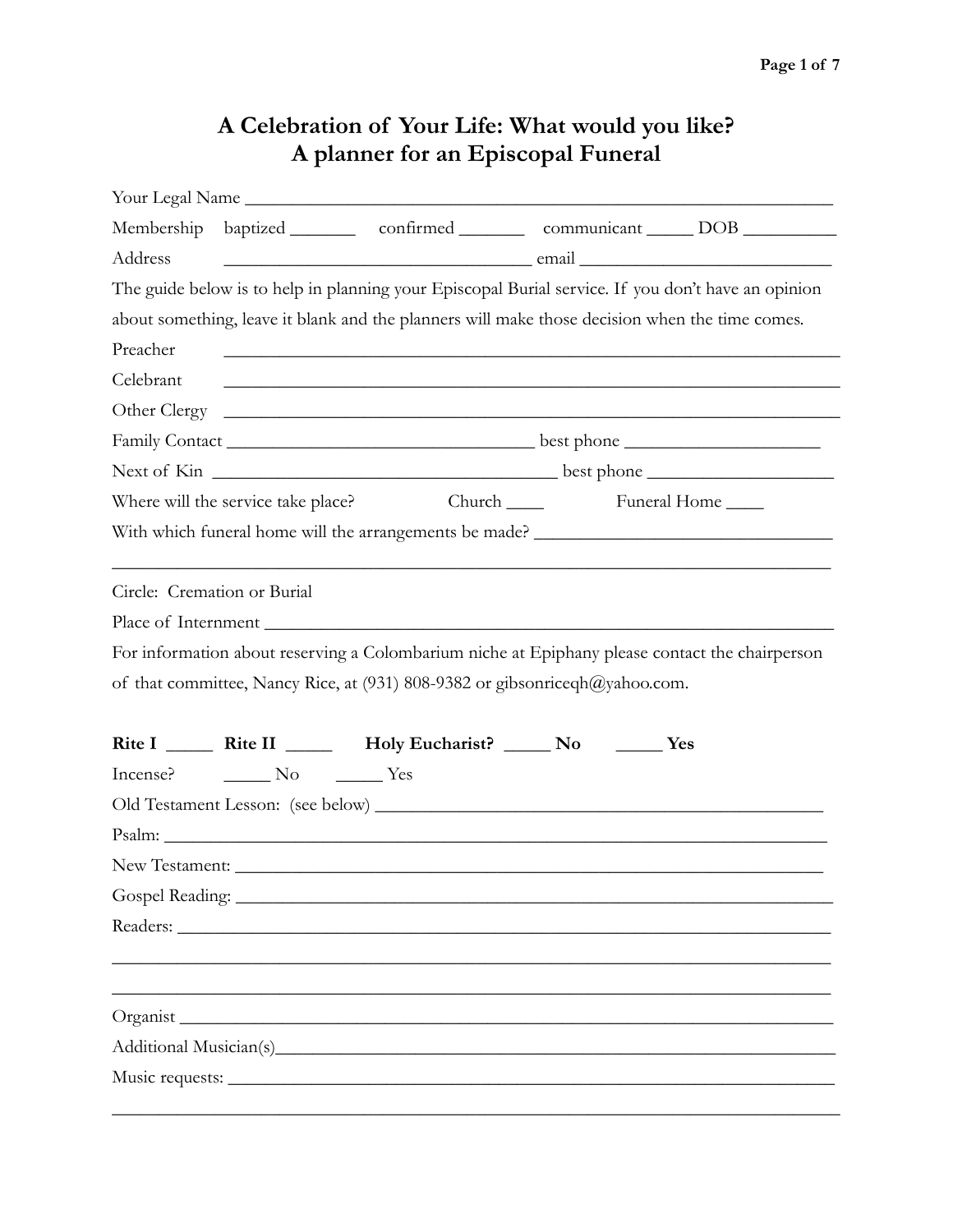| Pallbearers:                                                           |  |  |                                                                                                                     |                                                                                                                  |  |  |  |
|------------------------------------------------------------------------|--|--|---------------------------------------------------------------------------------------------------------------------|------------------------------------------------------------------------------------------------------------------|--|--|--|
|                                                                        |  |  |                                                                                                                     |                                                                                                                  |  |  |  |
|                                                                        |  |  |                                                                                                                     |                                                                                                                  |  |  |  |
|                                                                        |  |  |                                                                                                                     |                                                                                                                  |  |  |  |
| Altar Guild:                                                           |  |  | <u> 1980 - Johann Barn, mars ann an t-Amhain ann an t-Amhain an t-Amhain ann an t-Amhain an t-Amhain ann an t-A</u> |                                                                                                                  |  |  |  |
|                                                                        |  |  |                                                                                                                     |                                                                                                                  |  |  |  |
| Visitation? _____No _____Yes From _______ to _______                   |  |  |                                                                                                                     |                                                                                                                  |  |  |  |
| Reception? No Yes From to                                              |  |  |                                                                                                                     |                                                                                                                  |  |  |  |
| <b>Flowers</b>                                                         |  |  |                                                                                                                     |                                                                                                                  |  |  |  |
| Let church Flower Guild design altar flowers? _______No _____Yes       |  |  |                                                                                                                     |                                                                                                                  |  |  |  |
| Outside Flowers? ______No _____Yes                                     |  |  |                                                                                                                     |                                                                                                                  |  |  |  |
|                                                                        |  |  |                                                                                                                     |                                                                                                                  |  |  |  |
|                                                                        |  |  |                                                                                                                     | (The church can set up a Memorial Fund if you would like something purchased in your memory for the glory of God |  |  |  |
| such as items for the altar or to benefit the ministry of the church.) |  |  |                                                                                                                     |                                                                                                                  |  |  |  |
| Other instructions                                                     |  |  |                                                                                                                     |                                                                                                                  |  |  |  |

# **Old Testament Lessons:**

Isaiah 25:6-9 On this mountain the LORD of hosts will make for all peoples a feast of rich food, a feast of well-aged wines, of rich food filled with marrow, of well-aged wines strained clear. And he will destroy on this mountain the shroud that is cast over all peoples, the sheet that is spread over all nations; he will swallow up death forever. Then the Lord GOD will wipe away the tears from all faces, and the disgrace of his people he will take away from all the earth, for the LORD has spoken. It will be said on that day, Lo, this is our God; we have waited for him, so that he might save us. This is the LORD for whom we have waited; let us be glad and rejoice in his salvation.

\_\_\_\_\_\_\_\_\_\_\_\_\_\_\_\_\_\_\_\_\_\_\_\_\_\_\_\_\_\_\_\_\_\_\_\_\_\_\_\_\_\_\_\_\_\_\_\_\_\_\_\_\_\_\_\_\_\_\_\_\_\_\_\_\_\_\_\_\_\_\_\_\_\_\_\_\_\_ \_\_\_\_\_\_\_\_\_\_\_\_\_\_\_\_\_\_\_\_\_\_\_\_\_\_\_\_\_\_\_\_\_\_\_\_\_\_\_\_\_\_\_\_\_\_\_\_\_\_\_\_\_\_\_\_\_\_\_\_\_\_\_\_\_\_\_\_\_\_\_\_\_\_\_\_\_\_

Isaiah 61:1-3

The spirit of the Lord GOD is upon me, because the LORD has anointed me; he has sent me to bring good news to the oppressed, to bind up the brokenhearted, to proclaim liberty to the captives, and release to the prisoners; to proclaim the year of the LORD's favor, and the day of vengeance of our God; to comfort all who mourn; to provide for those who mourn in Zion— to give them a garland instead of ashes, the oil of gladness instead of mourning, the mantle of praise instead of a faint spirit. They will be called oaks of righteousness, the planting of the LORD, to display his glory.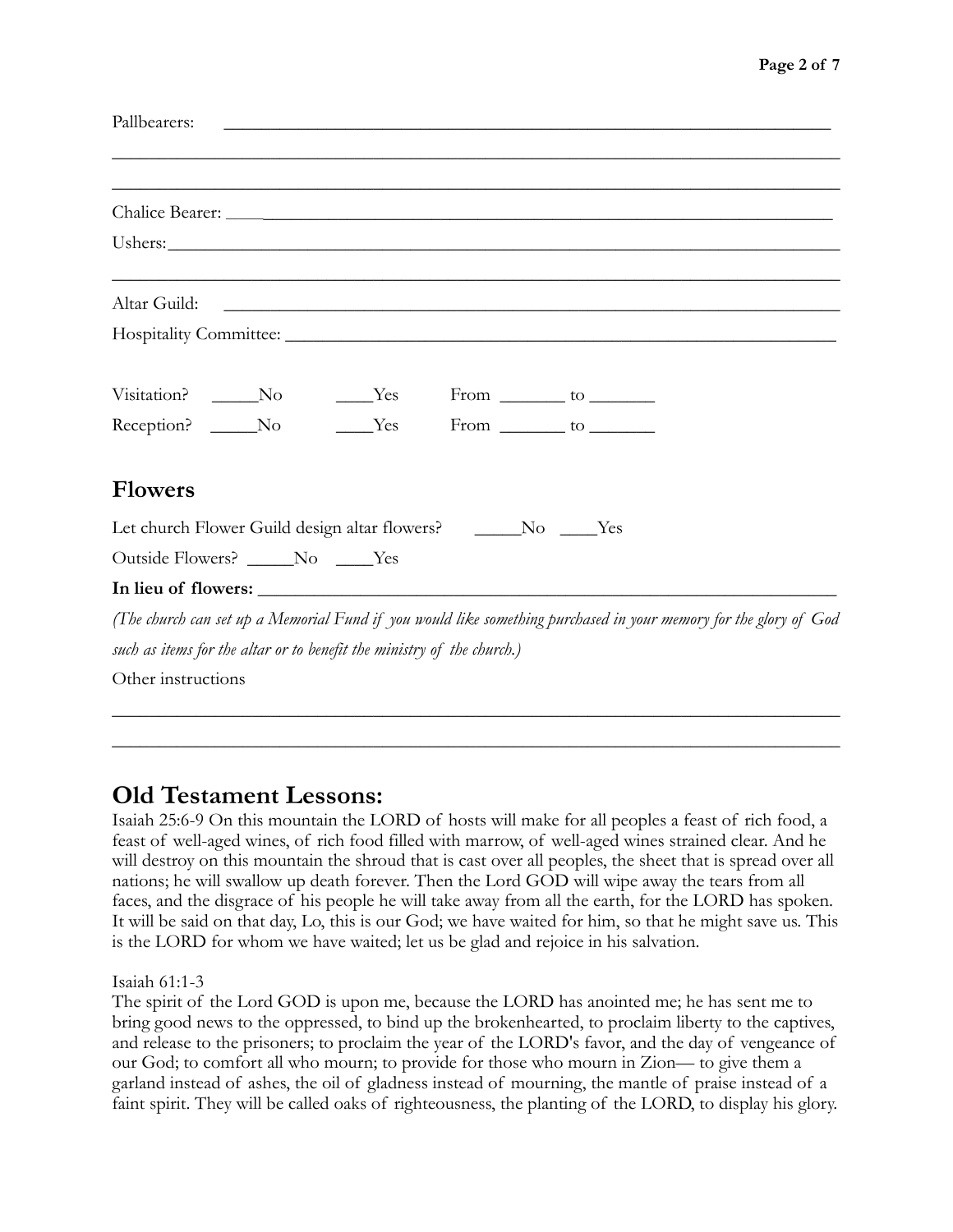## Lamentations 3:22-26,31-33

The steadfast love of the LORD never ceases, his mercies never come to an end; they are new every morning; great is your faithfulness. "The LORD is my portion," says my soul, "therefore I will hope in him." The LORD is good to those who wait for him, to the soul that seeks him. It is good that one should wait quietly for the salvation of the LORD. For the Lord will not reject forever. Although he causes grief, he will have compassion according to the abundance of his steadfast love; for he does not willingly afflict or grieve anyone.

#### Wisdom 3:1-5,9

But the souls of the righteous are in the hand of God, and no torment will ever touch them. In the eyes of the foolish they seemed to have died, and their departure was thought to be a disaster, and their going from us to be their destruction; but they are at peace. For though in the sight of others they were punished, their hope is full of immortality. Having been disciplined a little, they will receive great good, because God tested them and found them worthy of himself. Those who trust in him will understand truth, and the faithful will abide with him in love, because grace and mercy are upon his holy ones, and he watches over his elect.

## Job 19:21-27a

Job said, Have pity on me, have pity on me, O you my friends, for the hand of God has touched me! Why do you, like God, pursue me, never satisfied with my flesh? "O that my words were written down! O that they were inscribed in a book! O that with an iron pen and with lead they were engraved on a rock forever! For I know that my Redeemer lives, and that at the last he will stand upon the earth; and after my skin has been thus destroyed, then in my flesh I shall see God, whom I shall see on my side, and my eyes shall behold, and not another."

## **New Testament Lessons:**

## Romans 8:14-19,34-35,37-39

All who are led by the Spirit of God are children of God. For you did not receive a spirit of slavery to fall back into fear, but you have received a spirit of adoption. When we cry, "Abba! Father!" it is that very Spirit bearing witness with our spirit that we are children of God, and if children, then heirs, heirs of God and joint heirs with Christ-- if, in fact, we suffer with him so that we may also be glorified with him.

I consider that the sufferings of this present time are not worth comparing with the glory about to be revealed to us. For the creation waits with eager longing for the revealing of the children of God. Who is to condemn? It is Christ Jesus, who died, yes, who was raised, who is at the right hand of God, who indeed intercedes for us. Who will separate us from the love of Christ? Will hardship, or distress, or persecution, or famine, or nakedness, or peril, or sword?

No, in all these things we are more than conquerors through him who loved us. For I am convinced that neither death, nor life, nor angels, nor rulers, nor things present, nor things to come, nor powers, nor height, nor depth, nor anything else in all creation, will be able to separate us from the love of God in Christ Jesus our Lord.

#### 1 Corinthians 15:20-26,35-38,42-44,53-58

In fact Christ has been raised from the dead, the first fruits of those who have died. For since death came through a human being, the resurrection of the dead has also come through a human being; for as all die in Adam, so all will be made alive in Christ. But each in his own order: Christ the first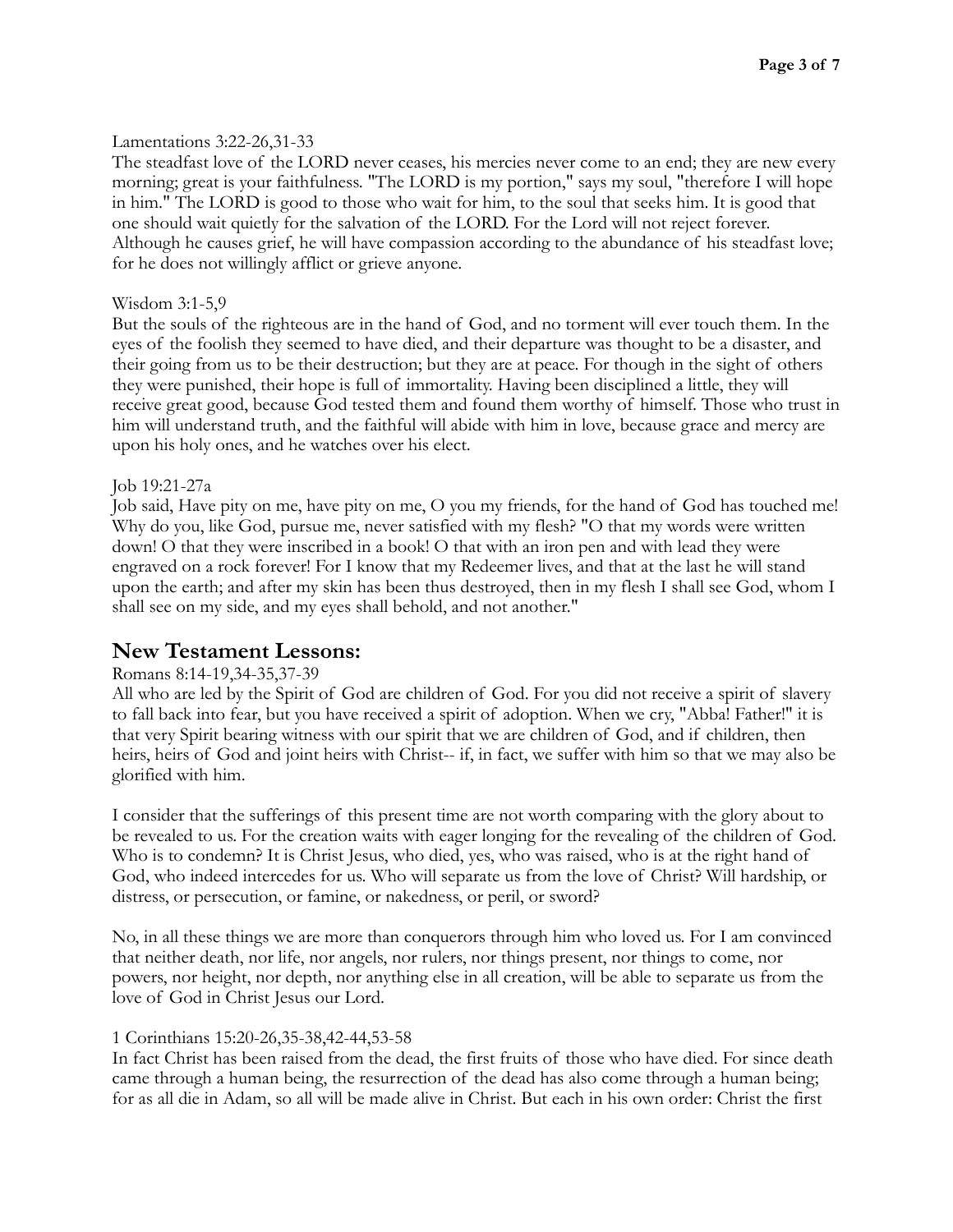fruits, then at his coming those who belong to Christ. Then comes the end, when he hands over the kingdom to God the Father, after he has destroyed every ruler and every authority and power. For he must reign until he has put all his enemies under his feet. The last enemy to be destroyed is death. But someone will ask, "How are the dead raised? With what kind of body do they come?" Fool! What you sow does not come to life unless it dies. And as for what you sow, you do not sow the body that is to be, but a bare seed, perhaps of wheat or of some other grain. But God gives it a body as he has chosen, and to each kind of seed its own body.

So it is with the resurrection of the dead. What is sown is perishable, what is raised is imperishable. It is sown in dishonor, it is raised in glory. It is sown in weakness, it is raised in power. It is sown a physical body, it is raised a spiritual body. If there is a physical body, there is also a spiritual body. For this perishable body must put on imperishability, and this mortal body must put on immortality. When this perishable body puts on imperishability, and this mortal body puts on immortality, then the saying that is written will be fulfilled:

"Death has been swallowed up in victory."

"Where, O death, is your victory?

Where, O death, is your sting?"

The sting of death is sin, and the power of sin is the law. But thanks be to God, who gives us the victory through our Lord Jesus Christ.

Therefore, my beloved, be steadfast, immovable, always excelling in the work of the Lord, because you know that in the Lord your labor is not in vain.

#### 2 Corinthians 4:16--5:9

We do not lose heart. Even though our outer nature is wasting away, our inner nature is being renewed day by day. For this slight momentary affliction is preparing us for an eternal weight of glory beyond all measure, because we look not at what can be seen but at what cannot be seen; for what can be seen is temporary, but what cannot be seen is eternal.

For we know that if the earthly tent we live in is destroyed, we have a building from God, a house not made with hands, eternal in the heavens. For in this tent we groan, longing to be clothed with our heavenly dwelling-- if indeed, when we have taken it off we will not be found naked. For while we are still in this tent, we groan under our burden, because we wish not to be unclothed but to be further clothed, so that what is mortal may be swallowed up by life. He who has prepared us for this very thing is God, who has given us the Spirit as a guarantee.

So we are always confident; even though we know that while we are at home in the body we are away from the Lord-- for we walk by faith, not by sight. Yes, we do have confidence, and we would rather be away from the body and at home with the Lord. So whether we are at home or away, we make it our aim to please him.

#### 1 John 3:1-2

See what love the Father has given us, that we should be called children of God; and that is what we are. The reason the world does not know us is that it did not know him. Beloved, we are God's children now; what we will be has not yet been revealed. What we do know is this: when he is revealed, we will be like him, for we will see him as he is.

Revelation 7:9-17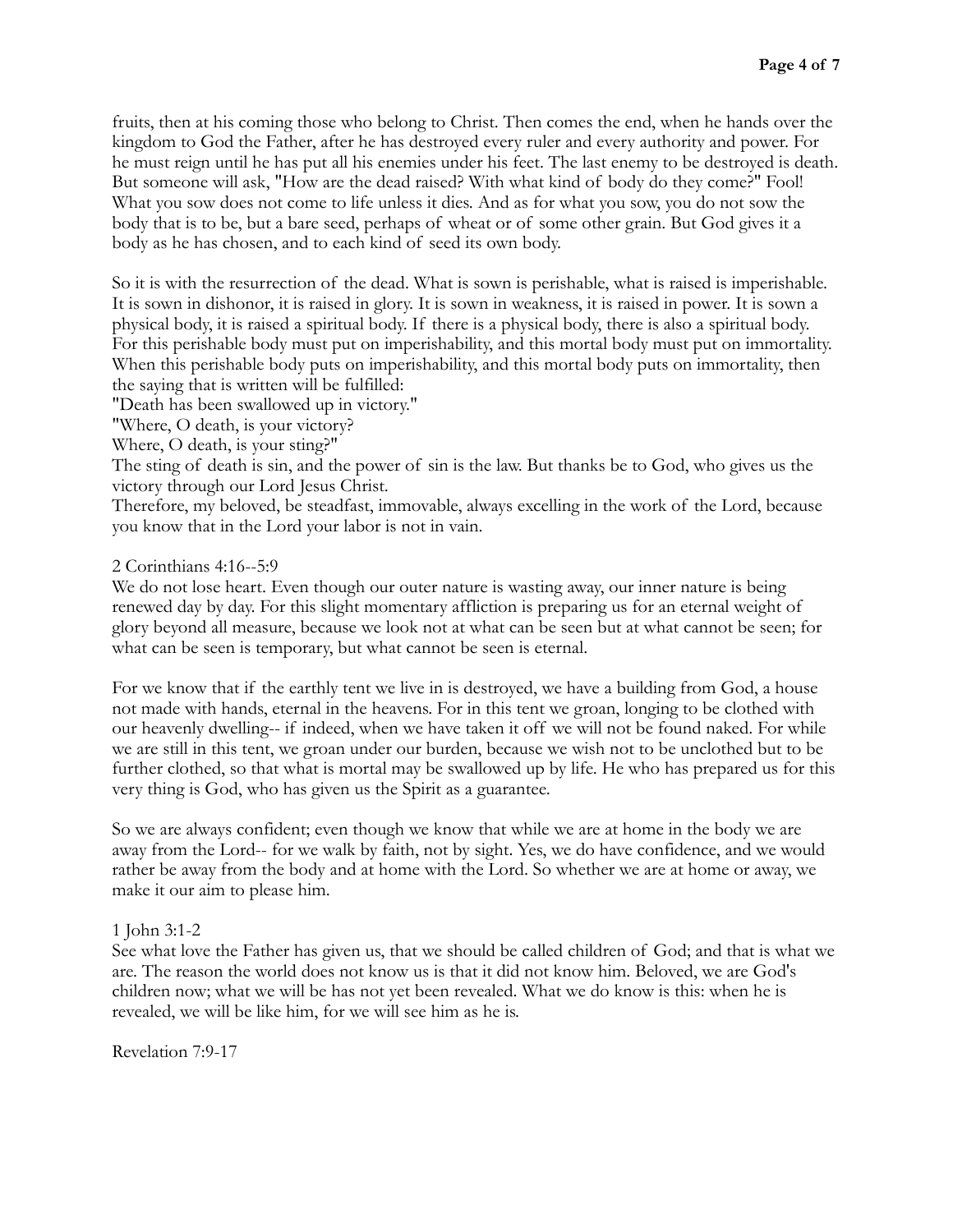I looked, and there was a great multitude that no one could count, from every nation, from all tribes and peoples and languages, standing before the throne and before the Lamb, robed in white, with palm branches in their hands. They cried out in a loud voice, saying,

"Salvation belongs to our God who is seated on the throne, and to the Lamb!"

And all the angels stood around the throne and around the elders and the four living creatures, and they fell on their faces before the throne and worshiped God, singing,

"Amen! Blessing and glory and wisdom

and thanksgiving and honor

and power and might

be to our God forever and ever! Amen."

Then one of the elders addressed me, saying, "Who are these, robed in white, and where have they come from?" I said to him, "Sir, you are the one that knows." Then he said to me, "These are they who have come out of the great ordeal; they have washed their robes and made them white in the blood of the Lamb.

For this reason they are before the throne of God,

and worship him day and night within his temple,

and the one who is seated on the throne will shelter them.

They will hunger no more, and thirst no more;

the sun will not strike them,

nor any scorching heat;

for the Lamb at the center of the throne will be their shepherd,

and he will guide them to springs of the water of life,

and God will wipe away every tear from their eyes."

Revelation 21:2-7

I saw the holy city, the new Jerusalem, coming down out of heaven from God, prepared as a bride adorned for her husband. And I heard a loud voice from the throne saying,

"See, the home of God is among mortals.

He will dwell with them as their God;

they will be his peoples,

and God himself will be with them;

he will wipe every tear from their eyes.

Death will be no more;

mourning and crying and pain will be no more,

for the first things have passed away."

And the one who was seated on the throne said, "See, I am making all things new." Also he said, "Write this, for these words are trustworthy and true." Then he said to me, "It is done! I am the Alpha and the Omega, the beginning and the end. To the thirsty I will give water as a gift from the spring of the water of life. Those who conquer will inherit these things, and I will be their God and they will be my children."

## **The Gospel Readings**

John 5:24-27

Jesus said, "Very truly, I tell you, anyone who hears my word and believes him who sent me has eternal life, and does not come under judgment, but has passed from death to life.

"Very truly, I tell you, the hour is coming, and is now here, when the dead will hear the voice of the Son of God, and those who hear will live. For just as the Father has life in himself, so he has granted the Son also to have life in himself; and he has given him authority to execute judgment, because he is the Son of Man. "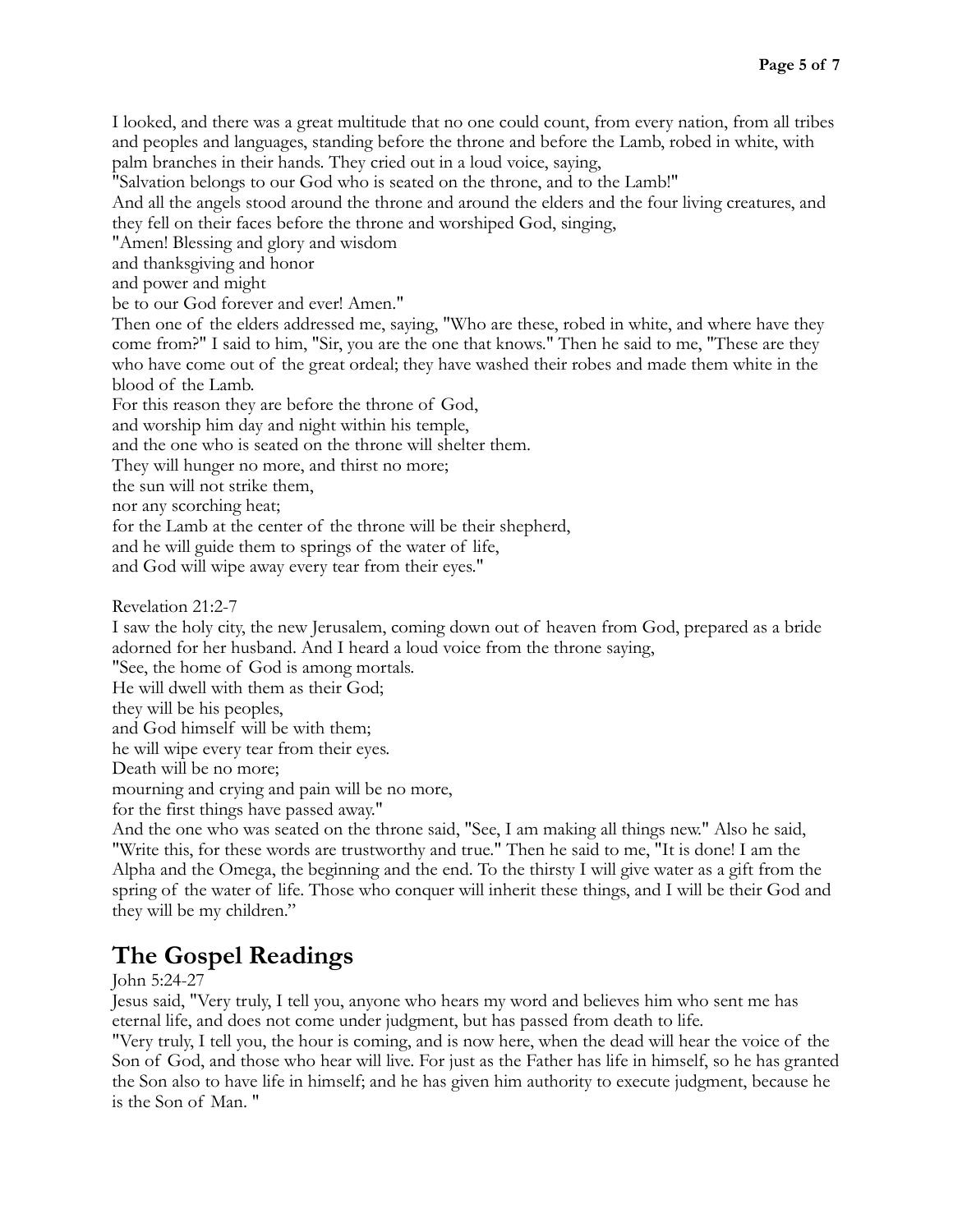## John 6:37-40

Jesus said to the people, "Everything that the Father gives me will come to me, and anyone who comes to me I will never drive away; for I have come down from heaven, not to do my own will, but the will of him who sent me. And this is the will of him who sent me, that I should lose nothing of all that he has given me, but raise it up on the last day. This is indeed the will of my Father, that all who see the Son and believe in him may have eternal life; and I will raise them up on the last day."

## John 10:11-16

Jesus said, "I am the good shepherd. The good shepherd lays down his life for the sheep. The hired hand, who is not the shepherd and does not own the sheep, sees the wolf coming and leaves the sheep and runs away-- and the wolf snatches them and scatters them. The hired hand runs away because a hired hand does not care for the sheep. I am the good shepherd. I know my own and my own know me, just as the Father knows me and I know the Father. And I lay down my life for the sheep. I have other sheep that do not belong to this fold. I must bring them also, and they will listen to my voice. So there will be one flock, one shepherd."

## John 11:21-27

Martha said to Jesus, "Lord, if you had been here, my brother, Lazarus, would not have died. But even now I know that God will give you whatever you ask of him." Jesus said to her, "Your brother will rise again." Martha said to him, "I know that he will rise again in the resurrection on the last day." Jesus said to her, "I am the resurrection and the life. Those who believe in me, even though they die, will live, and everyone who lives and believes in me will never die. Do you believe this?" She said to him, "Yes, Lord, I believe that you are the Messiah, the Son of God, the one coming into the world."

## John 14:1-6

Jesus said, "Do not let your hearts be troubled. Believe in God, believe also in me. In my Father's house there are many dwelling places. If it were not so, would I have told you that I go to prepare a place for you? And if I go and prepare a place for you, I will come again and will take you to myself, so that where I am, there you may be also. And you know the way to the place where I am going." Thomas said to him, "Lord, we do not know where you are going. How can we know the way?" Jesus said to him, "I am the way, and the truth, and the life. No one comes to the Father except through me."

## **Psalm**

\_\_\_ 23  $-$  27  $-42:1-7$ \_\_\_ 46 \_\_\_ 90:1-12 \_\_\_ 106:1-5 \_\_\_ 116 \_\_\_ 118:14- 29 \_\_\_ 121 \_\_\_ 130 \_\_\_ 139:1-11